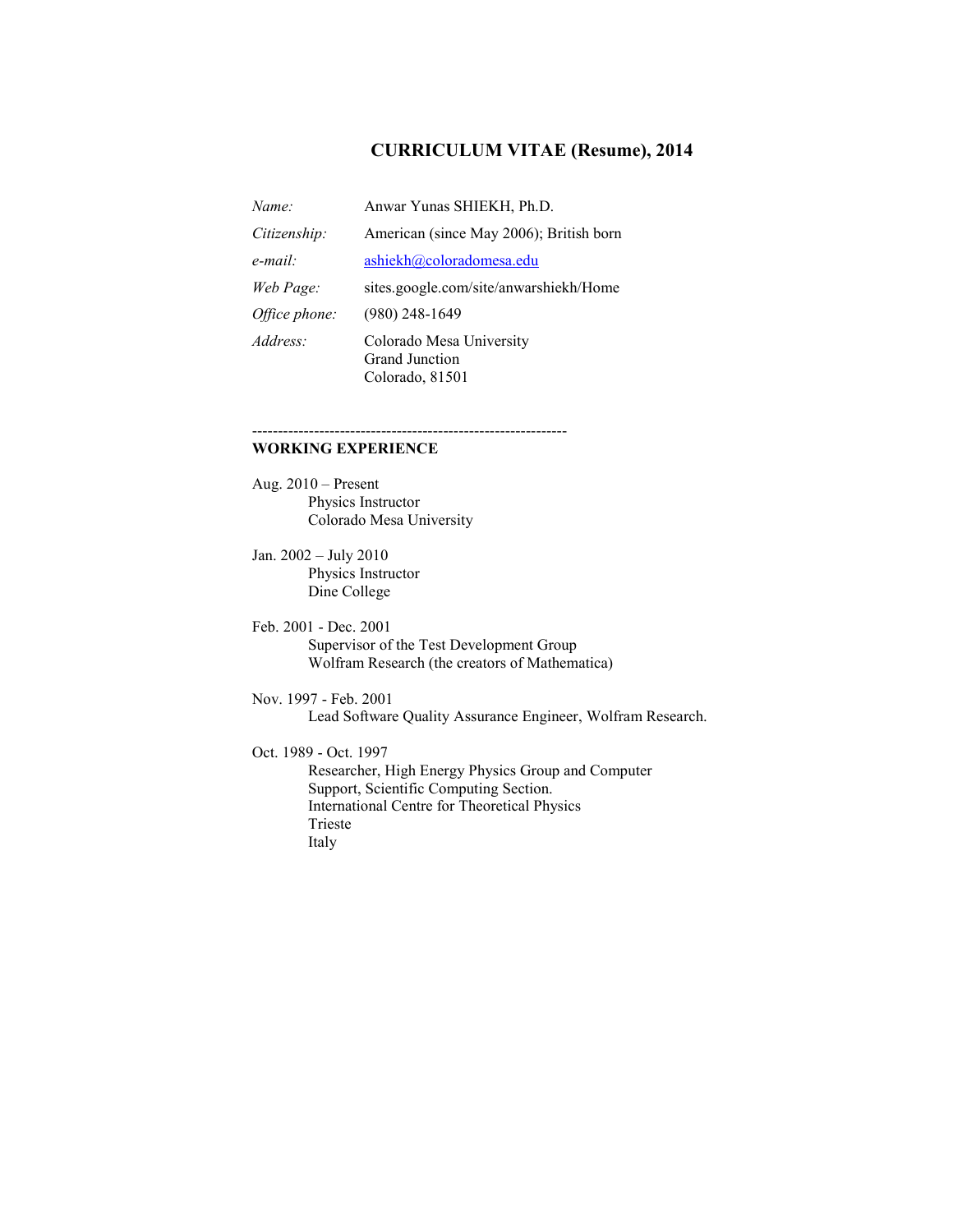-------------------------------------------------------------

### **-Postdoctoral-**

Nov. 1988 - Oct. 1989 NSERC Postdoctoral Fellow Department of Physics University of Waterloo Waterloo, Ontario Canada

Jan. 1987 - Nov. 1988 Postdoctoral Fellow High Energy Physics Group International Centre for Theoretical Physics Trieste Italy (1987: under scholarship from the Royal Society, London; 1988: under support from ICTP)

### **UNIVERSITY EDUCATION**

Ph.D. 1983-86 Theoretical Physics Imperial College, London University, London, England Thesis title: Topics in Path Integration (Supervisor: Professor C. J. Isham)

-------------------------------------------------------------

D.I.C. 1983-84 Mathematical Physics (Diploma of Imperial College, Master's equivalent) Imperial College, London University, London, England

B.Sc. 1980-83 Physics with First Class Honors (~top 5%) Imperial College, London University, London, England

B.Sc. 1977-80 Mechanical Engineering with First Class Honors (~top 5%) Imperial College, London University, London, England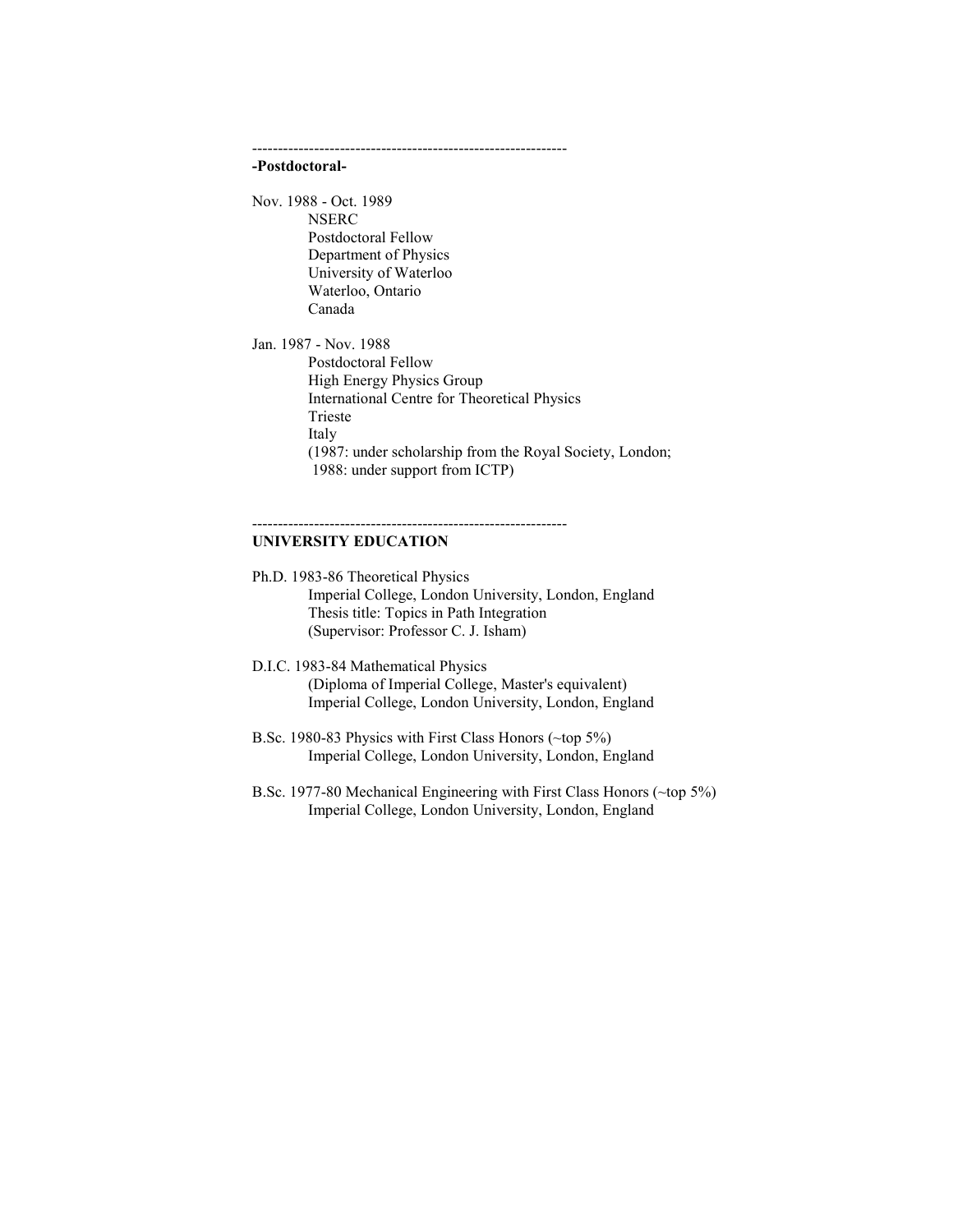## **AWARDS, RECOGNITION and SCHOLARSHIPS**

#### 2000

Recognized by the U.S. government as an alien of extraordinary ability.

### 1988-1989

NSERC (National Science and Engineering Research Council, Canada) postdoctoral fellowship

### 1986-1987

Royal Society postdoctoral fellowship

### 1983-1985

SERC (Science and Engineering Research Council, England) postgraduate grant

### 1977-1980

SERC (British) undergraduate grant

-------------------------------------------------------------

# **ASSOCIATESHIPS**

Associate of the City and Guilds Institute Associate of the Royal College of Science

-------------------------------------------------------------

## **SIDE INVOLVEMENTS**

#### *Academic*

### 2003

Proposed, designed and built a Wi-Fi system for Dine College campus (included the construction of a 30' repeater tower)

### 1986

Set up and taught a microprocessor laboratory project for final year undergraduate students at Imperial College, London, England.

# *Industrial*

1999

Helped the company 'Always Thinking' get the X10 software 'Thinking Home' working on the Mac for the X10 radio transmitter.

### 1995

Wrote a couple of articles for the New Gale Encyclopedia of science.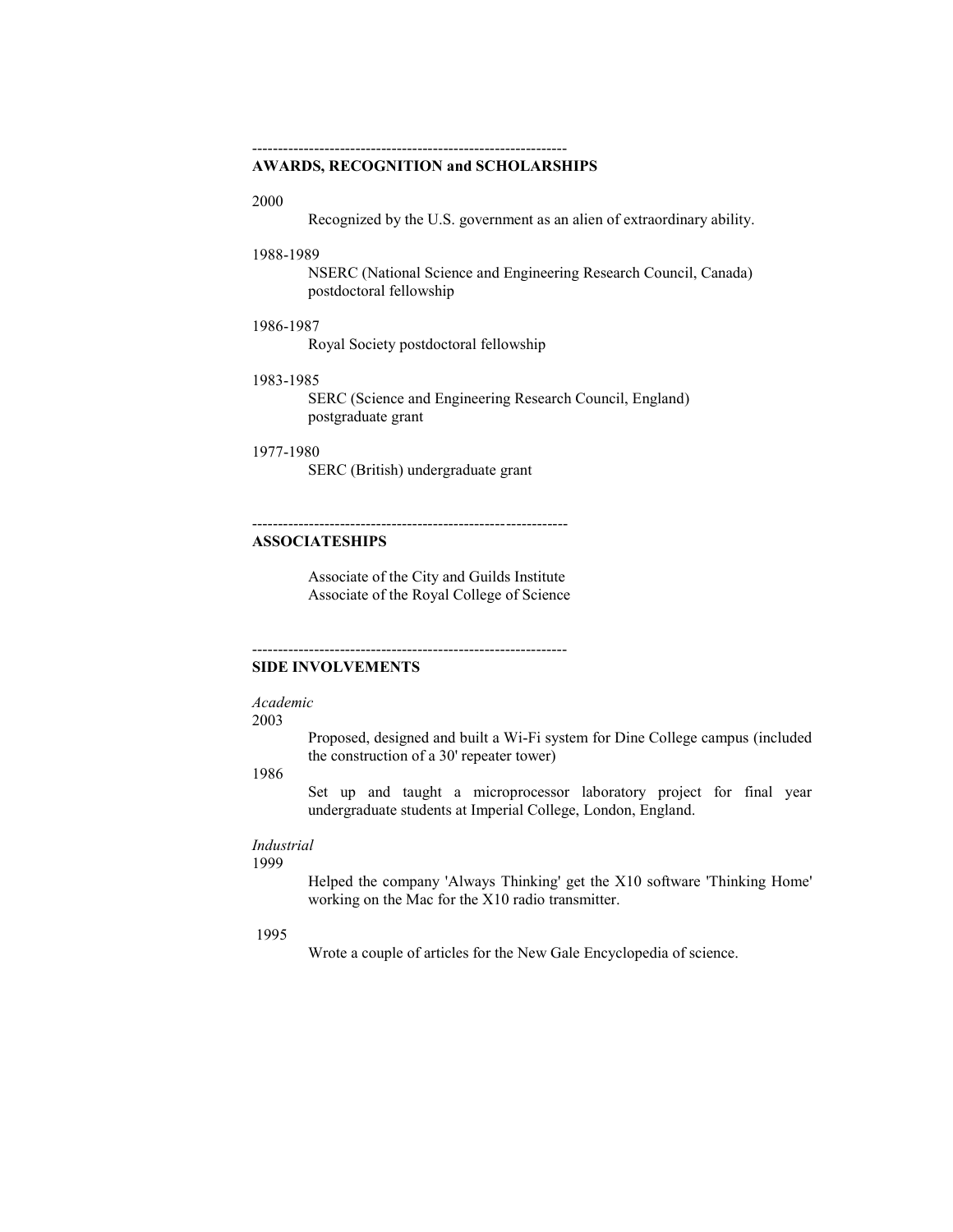# **SUMMARY**

*Research in Theoretical Physics*

My research is focused on mathematical methods in physics.

-------------------------------------------------------------

*ICTP (International Center for Theoretical Physics)*

Worked part time supporting the scientists, specializing in computer algebra support; hence the natural move to Wolfram Research when entering industry.

### *Wolfram Research, Inc.*

Spent the 4 years earning my Green Card as a Lead Engineer in the Software Quantity Assurance department, where my knowledge of mathematics was usefully employed. Developed and documented internal quality assurance procedures on the internal Web site. Did some programming and research that shipped with the then current version.

Supervised a small team (about half a dozen people) that composed the test development group.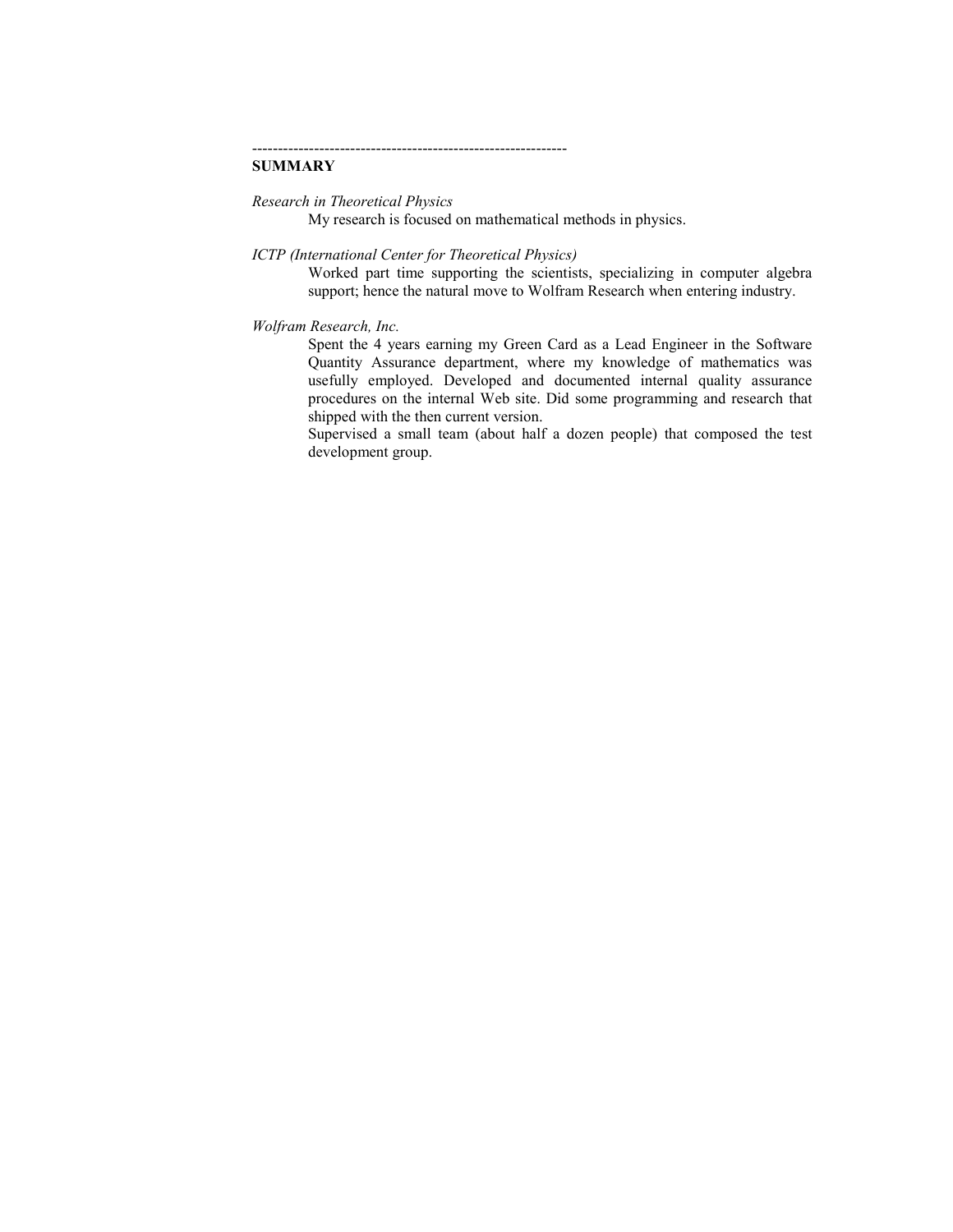------------------------------------------------------------- **PUBLICATIONS over 300 citations altogether (http://scholar.google.com/)** \* *Approaching the event horizon of a black hole.* Adv. Studies Theor. Phys., Vol. 6, 2012, no. 23 {arXiv:1209.2113} \* *Operator Regularization of Feynman Diagrams at multi-loop order.* Can. J. Phys., 89, 1149, 2011 {arXiv:1006.1806} \* *Operator Regularization of Feynman Diagrams at one-loop order.* Can. J. Phys., 89, 289, 2011 {arXiv:1006.1806} \* *Quantum Destructive Interference*. Electr. Jour. of Theor. Phys., 19, 43, 2008 [arXiv:0808.1139] \* *Reply to 'On a recent proposal of faster than light quantum communication'.* Electr. Jour. of Theor. Phys., 18, 109, 2008 [arXiv:0801.0099] \* *Faster than light quantum communication.* Electr. Jour. of Theor. Phys., 18, 105, 2008 [arXiv:0710.1367] \* *The Quantum Interference Computer: error correction and an experimental proposal.* Int. Jour. of Theo. Phys., 47, 2176, 2008 [arXiv:quant-ph/0611052], [arXiv:0704.2033] \* *A Review of Leading Quantum Gravitational Corrections to Newtonian Gravity.* (with Arif Akhundov) Electr. Jour. of Theor. Phys., 17, 1, 2008 [arXiv:gr-qc/0611091] \* *The Role of Quantum Interference in Quantum Computing*. Int. Jour. of Theo. Phys., 45, 1653, 2006. [arXiv:cs.CC/0507003] **GAP** This gap in the publication list was when in industry (to earn the Green-Card). **GAP** \* *Gravitational interaction to one loop in effective quantum gravity.* (with Stefano Bellucci and Arif Akhundov) Phys. Letts. B, 395 (1997) 16. \* *Gravity Quantized (The High Tension String).* (with Stefano Bellucci) Invited plenary talk at the XX International Workshop on High Energy Physics and Field Theory, Protvino, Russia, June 1997.

 Eds. I.V. Filimonova and V.A. Petrov (Published in the proceedings, page 130-)

[arXiv:gr-qc/9701065]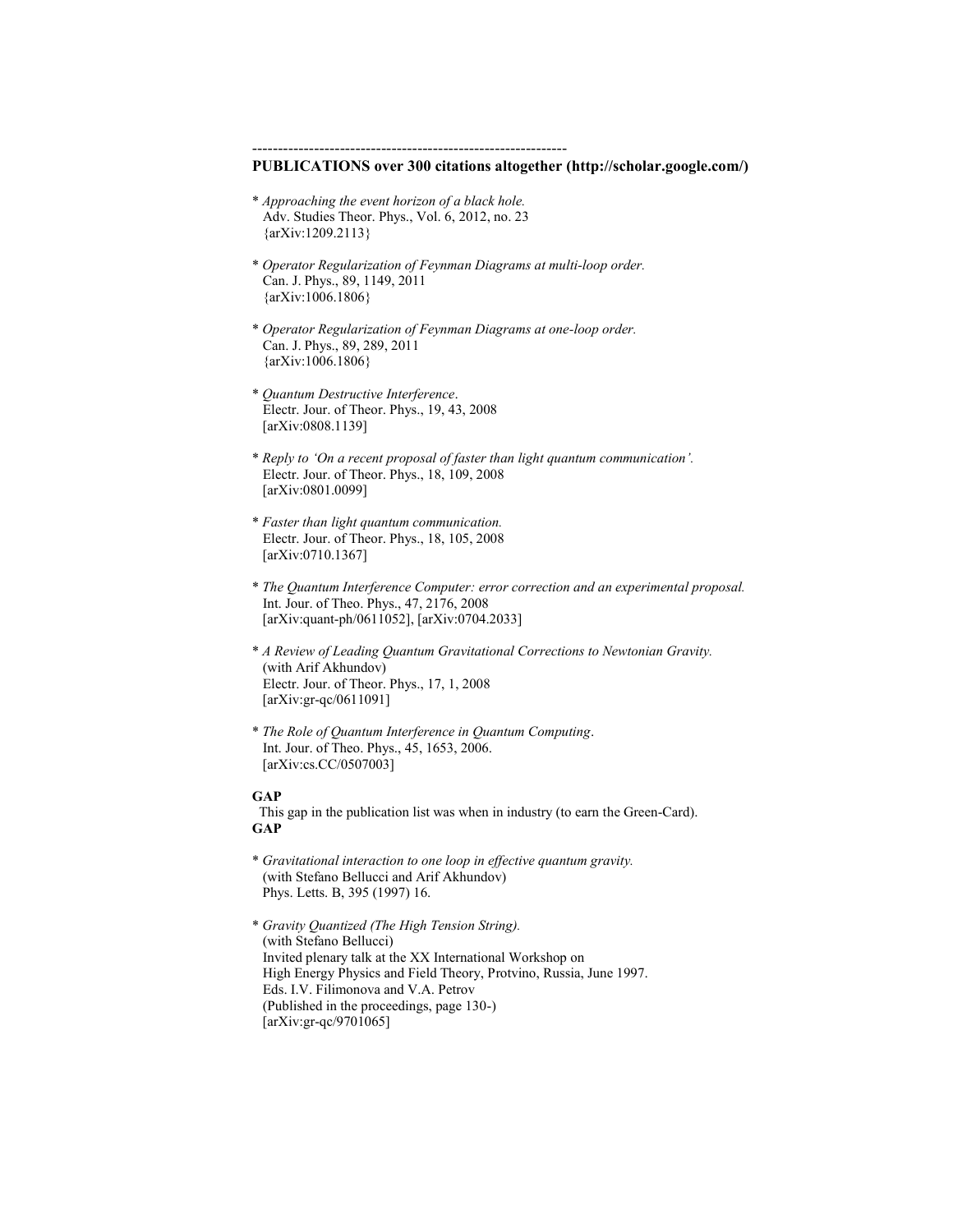- \* *Can the Equivalence Principle Survive Quantization?* Invited plenary talk at the International Workshop on AntiMatter, Gravity and AntiHydrogen Spectroscopy, Molise, Italy, May 1996. (Published in the proceedings) Hyperfine Interactions 109 (1997) 105- [arXiv:gr-qc/9606007]
- \* *Is there no quantum form of Einstein Gravity?* Invited plenary review at the XIX International Workshop on High Energy Physics and Field Theory, Protvino, Russia, June 1996. Eds. V.A. Petrov, A.P. Samokhin and R.N. Rogalyov (Published in the proceedings, page 171-). [arXiv:gr-qc/9607005]
- \* *Quantizing Orthodox Gravity.* Can. J. Phys., 74, 172, 1996. [arXiv:hep-th/9307100]
- \* *Quantum Canonical Transformations. Consistent quantization and the Path Integral*. Invited talk at the XVIII International Workshop on High Energy Physics and Field Theory, Protvino, Russia, June 1995. Eds. V.A. Petrov, A.P. Samokhin and R.N. Rogalyov (published in the proceedings, page 311-).
- \* *Quantum Canonical Transformations revisited.* J. Math. Phys., 36, 6681, 1995. [arXiv:hep-th/9411199]
- \* *The Perturbative Quantization of Gravity.* Invited talk at the Poincare conference in Protvino, Summer 1994. Problems in High Energy Physics and Field Theory, Proceedings of the XVII workshop, Eds. A.P Samokhin and G.L. Rcheulishvili. (published in the proceedings, page 156-). [arXiv:hep-th/9407159]
- \* *Finite Massless Quantum Field Theory.* Can. J. Phys., 70, 463, 1992.
- \* *Does Nature place a Fundamental Limit on Strength?* Can. J. Phys., 70, 458, 1992.
- \* *Deriving the Path Integral from the Operator Formalism* (a new view on an old problem). Lectures on Path Integration: Trieste 1991, Eds. H. Cerdeira et al., World Scientific, 1993, p 563-.

\* *Force on a Charged Particle Orbiting Around a Kerr-Newman Black Hole.* (with S. Chakrabarti) Proceedings of the Sixth Marcel Grossmann meeting on General Relativity, Kyoto 1991, Eds. Humitaka Sato and Takashi Nakamura, World Scientific, 1992, p 1360-. [arXiv:astro-ph/9211005]